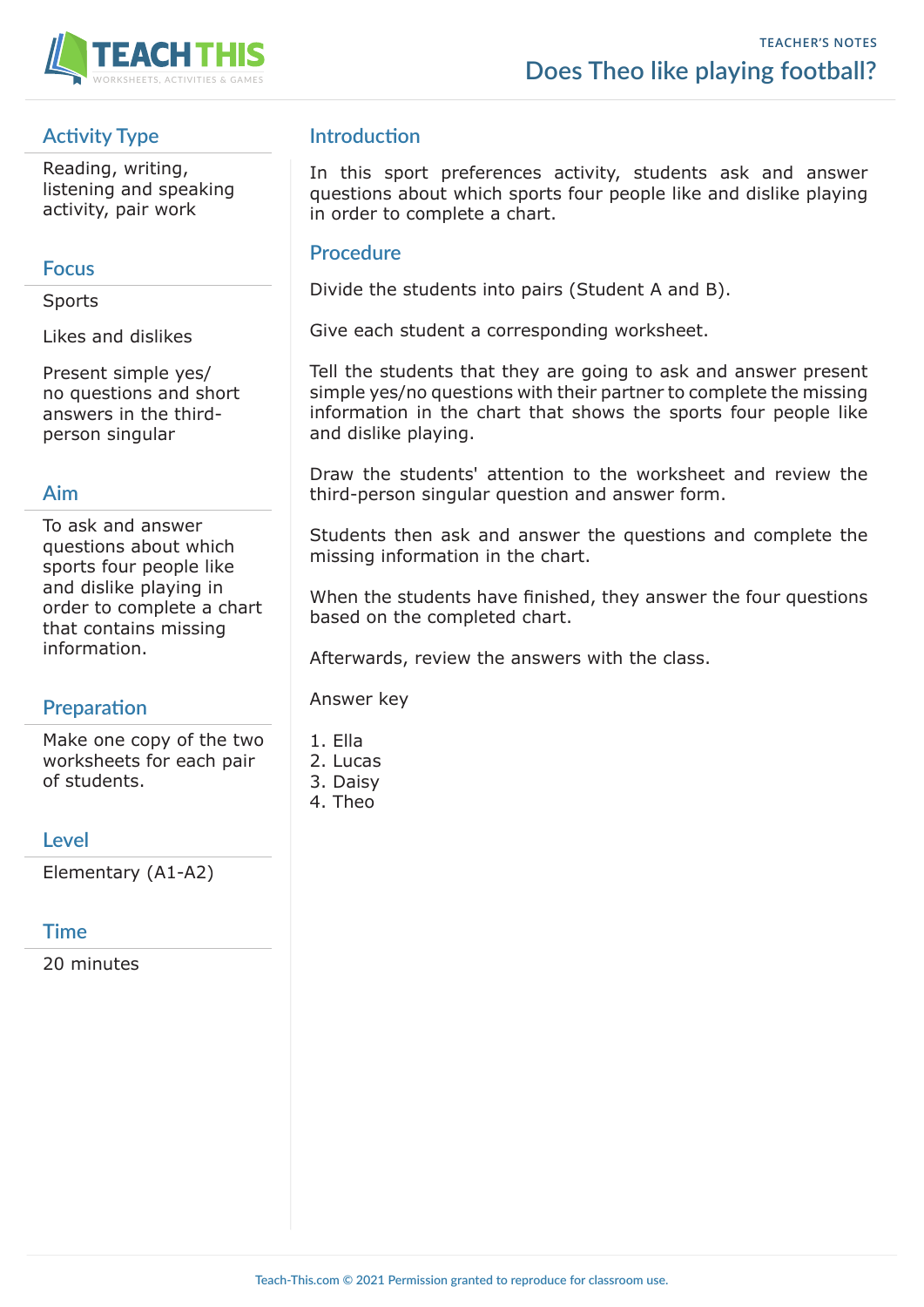

## **Student A**

#### **A. Ask and answer questions about which sports the four people like and dislike playing and complete the chart.**

Example:

A: Does Theo like playing football?

B: Yes, he does. / No, he doesn't.

|              | football | cricket | hockey | tennis | volleyball | golf | basketball |
|--------------|----------|---------|--------|--------|------------|------|------------|
| <b>Theo</b>  |          |         |        | no     | yes        |      | no         |
| <b>Ella</b>  | yes      | no      |        |        |            | no   |            |
| <b>Daisy</b> |          |         | no     |        | no         | yes  | no         |
| <b>Lucas</b> | no       | yes     |        | no     |            |      |            |

#### **B. Now, answer the four questions based on the completed chart.**

1. This person likes playing football and basketball but doesn't like playing cricket. ..............

2. This person likes playing cricket but doesn't like playing tennis or golf. ..............

- 3. This person likes playing golf and football but doesn't like playing volleyball. ...............
- 4. This person likes playing volleyball but doesn't like playing hockey or tennis. ...............